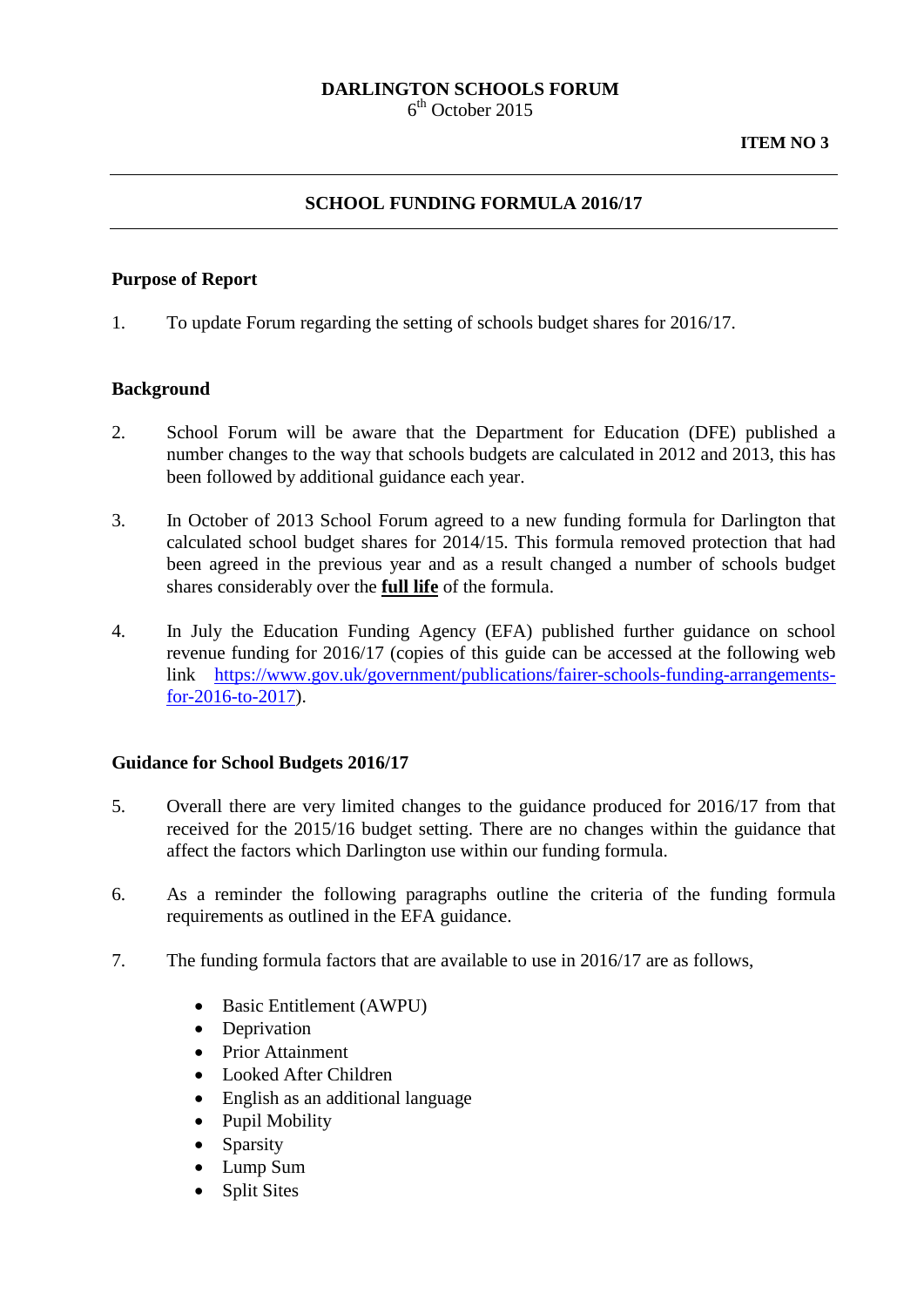- Rates
- Private Finance Initiative
- London Fringe
- Post 16
- Exceptional premises
- 8. As in 2015/16 the Basic Entitlement and the Deprivation factors remain compulsory, the other factors being optional.
- 9. The following table shows the factors that are used in Darlington's formula.

| <b>Factor</b>            | <b>Note</b>                                         |
|--------------------------|-----------------------------------------------------|
| <b>Basic Entitlement</b> | The formula must use the following as a values as a |
|                          | minimum (note this is not changed)                  |
|                          | Primary AWPU £2,000                                 |
|                          | Key Stage 3 AWPU £3,000                             |
|                          | Key Stage 4 AWPU £3,000                             |
| Deprivation              | No change                                           |
| <b>Prior Attainment</b>  | No change                                           |
| Looked After Children    | No change                                           |
| English as an additional | No change                                           |
| language                 |                                                     |
| Sparsity                 | No change                                           |
| Lump Sum                 | No Change                                           |
|                          | Maximum lump sum in each phase £175,00              |
| Rates                    | No Change                                           |
|                          | Funded at estimated rates value                     |

- 10. As in previous years the EFA will continue to provide the datasets for use in calculating the funding formula. These datasets must be used by all Authorities.
- 11. There remains a requirement to allocate at least 80% of the delegated schools funding on the basis of the pupil led factors.
- 12. The rules concerning delegation and de-delegation remain.
- 13. There is still no set constraint with regard to a primary/secondary ratio.
- 14. In order to ensure that the funding formula is affordable it is still possible to cap those schools whose budget share increase, however as in the current year, the total value of the cap cannot be more in value than the total cost of the minimum funding guarantee (MFG).
- 15. As in the current year, the EFA have continued to keep protection within the funding formula, through a MFG. This is set for 2016/17 at minus 1.5% (as in the current year), this means that no school will see a reduction in their funding on a **per pupil** basis of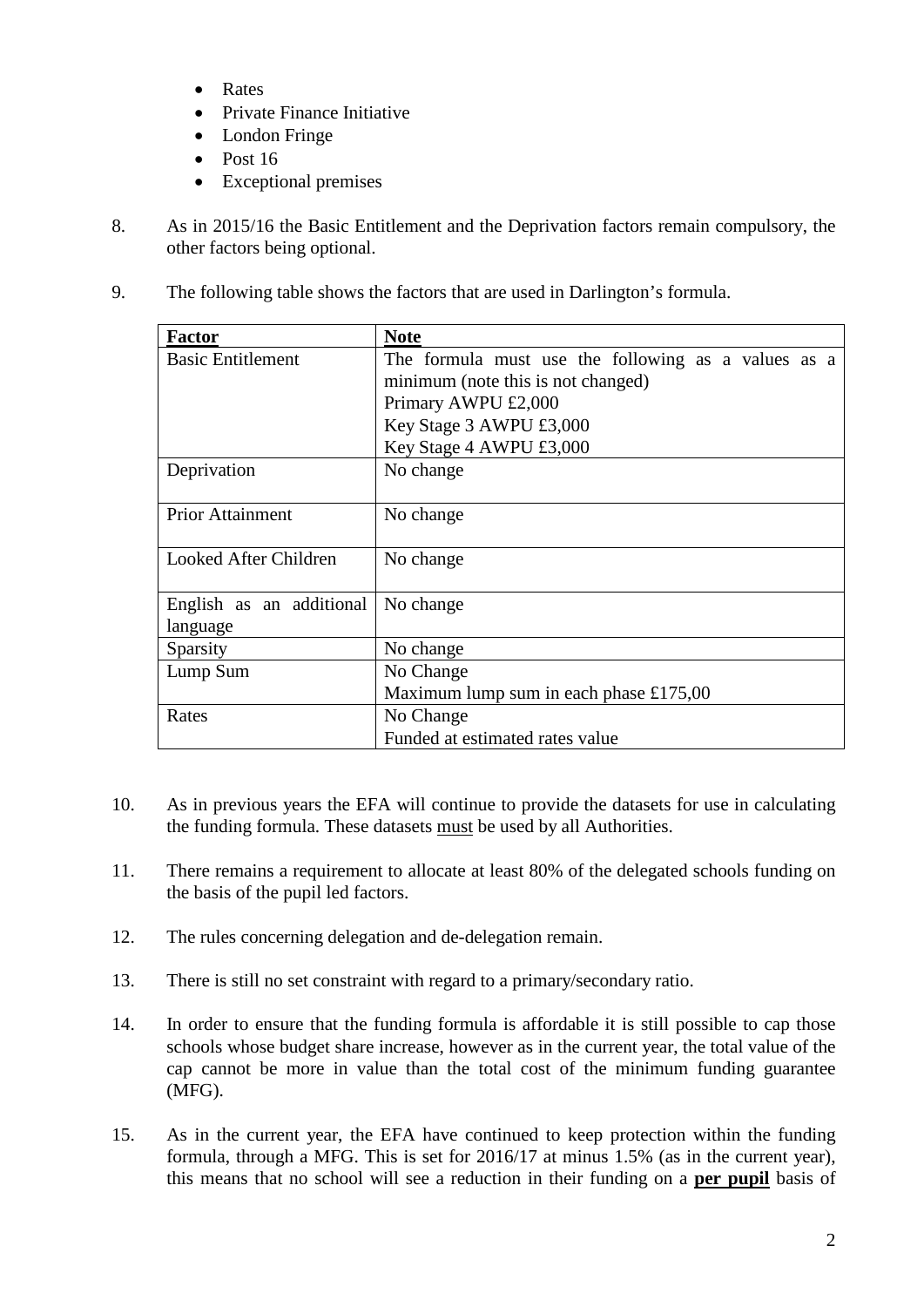more than 1.5% when comparing 2016/17 with 2015/16 (as in previous years certain factors in the formula are removed from the MFG calculation e.g. rates, lump sum etc.).

# **Timetable**

- 16. As in previous years the EFA require Local Authorities to submit a provisional funding formula in October using the current year's formula data. The purpose of this is to ensure that the funding formula meets with the EFA guidance.
- 17. Prior to submitting this provisional formula Authorities are required to model changes and consult with all schools, prior to receiving approval from Schools Forum.
- 18. Following the October census a final funding formula needs to be submitted to the EFA in January. Once approved this submission will be the final funding for 2016/17.
- 19. Maintained schools will be funded from April 16 to March 17 at the level included in the funding formula. Academies will continue to be funded direct by the EFA based on the academic year. The EFA will fund academies based upon Darlington's funding formula, but will adjust values paid to academies in line with previous funding agreements.
- 20. Between the October submission and the final January submission no funding factors can be changed, the only adjustments allowed concern the unit values. Therefore any changes to factors must be made in the October submission.
- 21. The table below outlines the key dates in the setting of school budget shares for 2016/17.

| Action                                   | Deadline                                  |
|------------------------------------------|-------------------------------------------|
| Requests for MFG exclusions and          | $30th$ September                          |
| adjustments                              |                                           |
| Circulation of School Forum paper        | $29th$ September                          |
| with proposed funding formula for        |                                           |
| 2016/17 to all schools                   |                                           |
| <b>School Census</b>                     | $1st$ October                             |
| <b>School Forum</b>                      | 6 <sup>th</sup> October                   |
| Submission of proposed<br>funding        | $30th$ October                            |
| formula to the EFA                       |                                           |
| Reissue of formula tool by the EFA       | $10th$ December                           |
| including the October 15 census data     |                                           |
| Publication of Schools block DSG         | Week commencing 14 <sup>th</sup> December |
| allocations                              |                                           |
| Final requests for MFG exclusions and    | $31st$ December                           |
| adjustments                              |                                           |
| Circulation of School Forum paper        | 5 <sup>th</sup> January                   |
| with final funding formula for $2016/17$ |                                           |
| to all schools                           |                                           |
| <b>School Forum</b>                      | $12th$ January                            |
| Submission of final funding formula      | $21st$ January                            |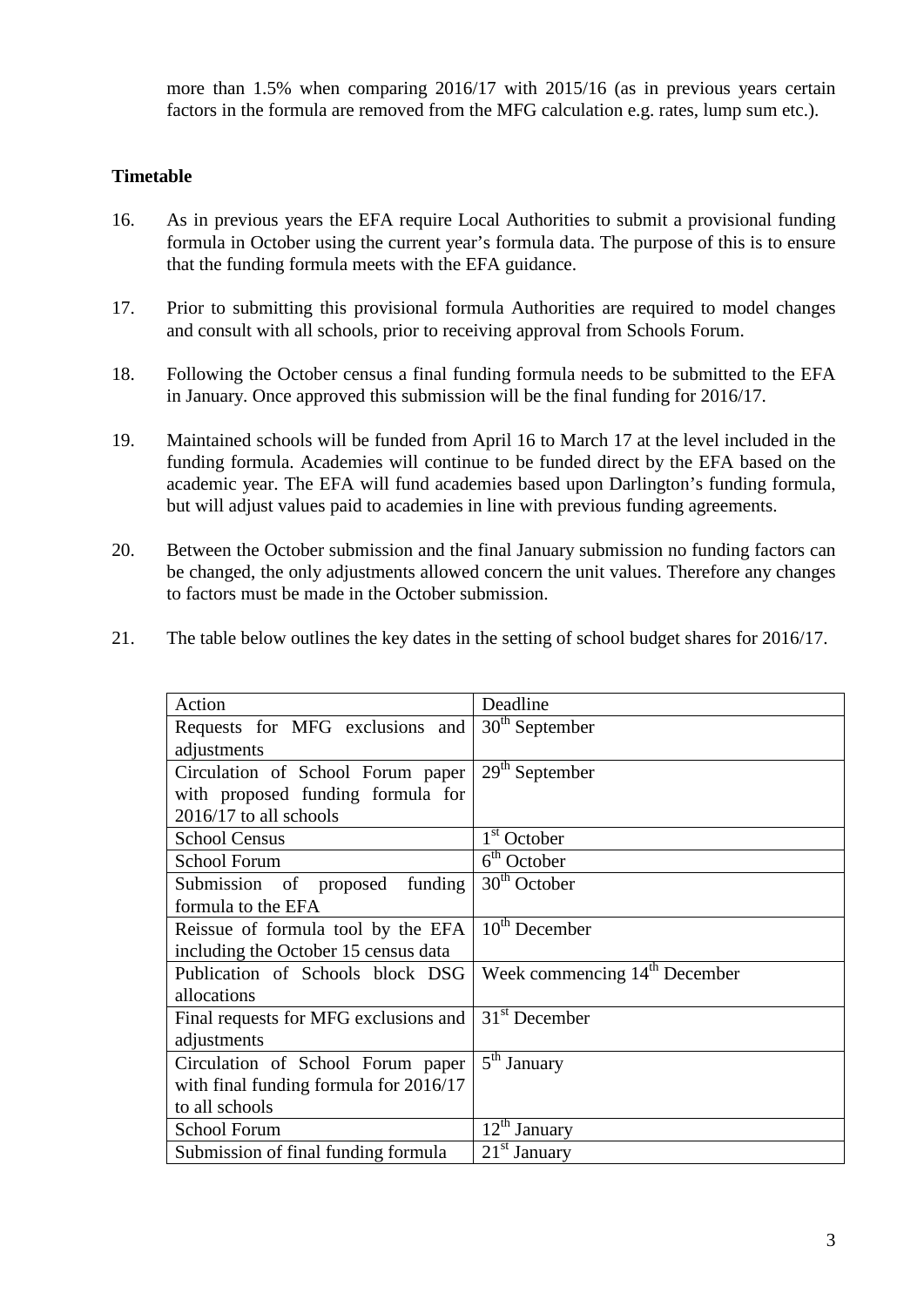#### **Proposed Funding Formula for 2016/17**

- 22. Forum agreed in October 2014 to continue to use the formula factors in the 2015/16 funding formula as had been used in the previous year, as there are no changes to the 2016/17 guidance that affect Darlington **it is proposed that the same formula factors continue to be used in Darlington's formula for 2016/17 as is used in the current year formula.**
- 23. The attached appendix 1 shows the provisional school budget shares for 2016/17. It is stressed that these budgets have been calculated using the current years data and therefore are for comparison purposes against the existing formula only. The final budget shares for 2016/17 will be recalculated using the October 15 census data and will be presented to Forum in January.
- 24. The provisional budgets have been calculated using the same unit values as in the 2015/16 formula. The only exception to this is that the one off funding (i.e. previous years underspend) that was distributed in the 2015/16 formula (by increasing all AWPU levels by £68.98) has been removed as this was a one off in 2015/16.
- 25. As Forum members will recall when the one off funding was distributed in the 2015/16 formula, there was a requirement to request a MFG exemption from the EFA in order to ensure the distribution was made in line with Forum's agreement that the underspend should benefit all schools. This request was agreed by the EFA. In order that the 2016/17 formula takes account of the MFG adjustment that was made in 2015/16 it is necessary that a corresponding adjustment is made in the 2016/17 formula otherwise the overall formula will be unaffordable. A request has therefore been made to the EFA to make an adjustment to the 2016/17 MFG calculation to remove the one off funding that was distributed in the 2015/16 formula. At the time of writing we are awaiting confirmation that this request has been approved.
- 26. Any school that has a change in budget share calculated in the provisional 2016/17 formula from the current year will have changed due to one of three reasons as follows,
	- a. A school was receiving MFG protection in 2015/16. As Forum will be aware the MFG gives any school with a decreasing budget, tapered protection (to a maximum decrease of 1.5% per pupil) each year until the budget share meets the revised budget. In 2016/17 the MFG will have moved on by another year, hence the budget can decrease by up to 1.5% (per pupil) based on the 2016/17 budget.
	- b. A school was receiving a capped increase in 2015/16. As Forum will recall to balance the budget in 2015/16 a number of schools increases were capped to cover the costs of the MFG, as this is tapered those schools that had a cap will have an increased budget share in 2016/17. As capping is still to apply in 2016/17 (to increases in order to make the overall funding formula affordable) some schools that received capping in 2015/16 will continue to do so, but at a lower level in 2016/17 (unless they have reached the total value of their budget share increase through previous caps).
	- c. A school has had a change in their estimated NNDR rates. The figures included in the provisional 2016/17 formula include an estimated increase in the value of NNDR rates for 2016/17 (roughly 2%). This is an estimate based on the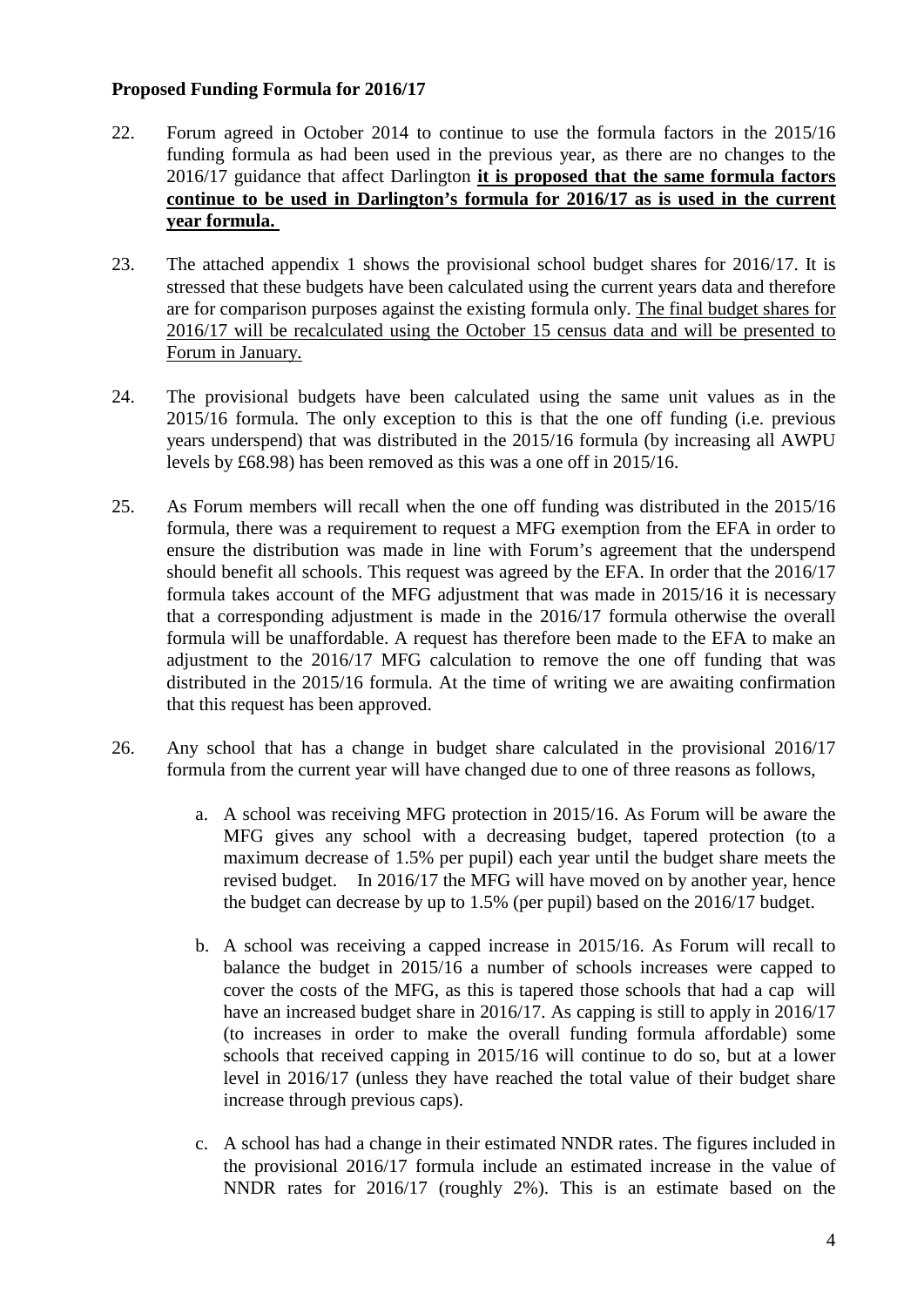information available at the time of writing and will be updated in the final formula calculation in January. In addition to the estimated inflationary increase, adjustments have been made to NNDR rates values to reflect any differences between the NNDR rates budget included in the 2015/16 formula and the actual NNDR rates charged for 2015/16. The NNDR rates values shown in the final funding formula calculation for 2016/17 will be adjusted to reflect the most up to date information on NNDR rates charges for 2016/17.

- d. Appendix one details any change in budget share for each school across the three areas above.
- 27. In order to calculate the overall affordability of the funding formula it has been assumed at this point that the same level of funding will be available for the school budget share in 2016/17 as was available in 2015/16. The total cost of the funding formula in 2015/16 after removing the one off funding (i.e. the underspend distribution) is £59,655,503, the value of funding allocated in this proposal is £59,653,174 a decrease of £2,328. This decrease results from the change in NNDR rates budgets.
- 28. This £2,328 would be reinvested in the funding formula to increase the funding available to all schools, however due to the value at this point this has not be undertaken in the provisional budget as it allows easier comparison of budgets between 2015/16 and 2016/17.
- 29. In the event that when the DSG allocations are received for 2016/17 that there is more (or less) funding available then the unit values will be amended to make the overall formula affordable. Any changes will be detailed in the report presented to Forum in January for the final formula.

# **SEN Changes**

- 30. As Forum members will be aware, within the 2014/15 funding formula changes were required to Darlington's formula to meet the EFA new requirement that the first £6,000 of high needs expenditure be reflected in school budgets. As Darlington had previously delegated funding at a higher level, this required the extraction of funding from schools budgets in order to facilitate future top up payments to schools at the new threshold.
- 31. As reported to Forum in May, schools are undertaking a data collection exercise to inform the new high needs (in mainstream schools) system that will be implemented in Darlington. This exercise will allow a more informed decision to be made on rates payable and the total amount of budget that is required to implement the new system.
- 32. As work is still ongoing with regard to data collection/changes to the high needs system, it is not known if there needs to be further transfers of funding between the schools block and the high needs. Therefore at this stage no changes have been made to the provisional 2016/17 funding formula for high needs. It may be the case that following the implementation of the new high needs system that further revisions are required to the high needs budget, which may result in changes to future funding formulas. Any future changes will be presented to Forum as they arise.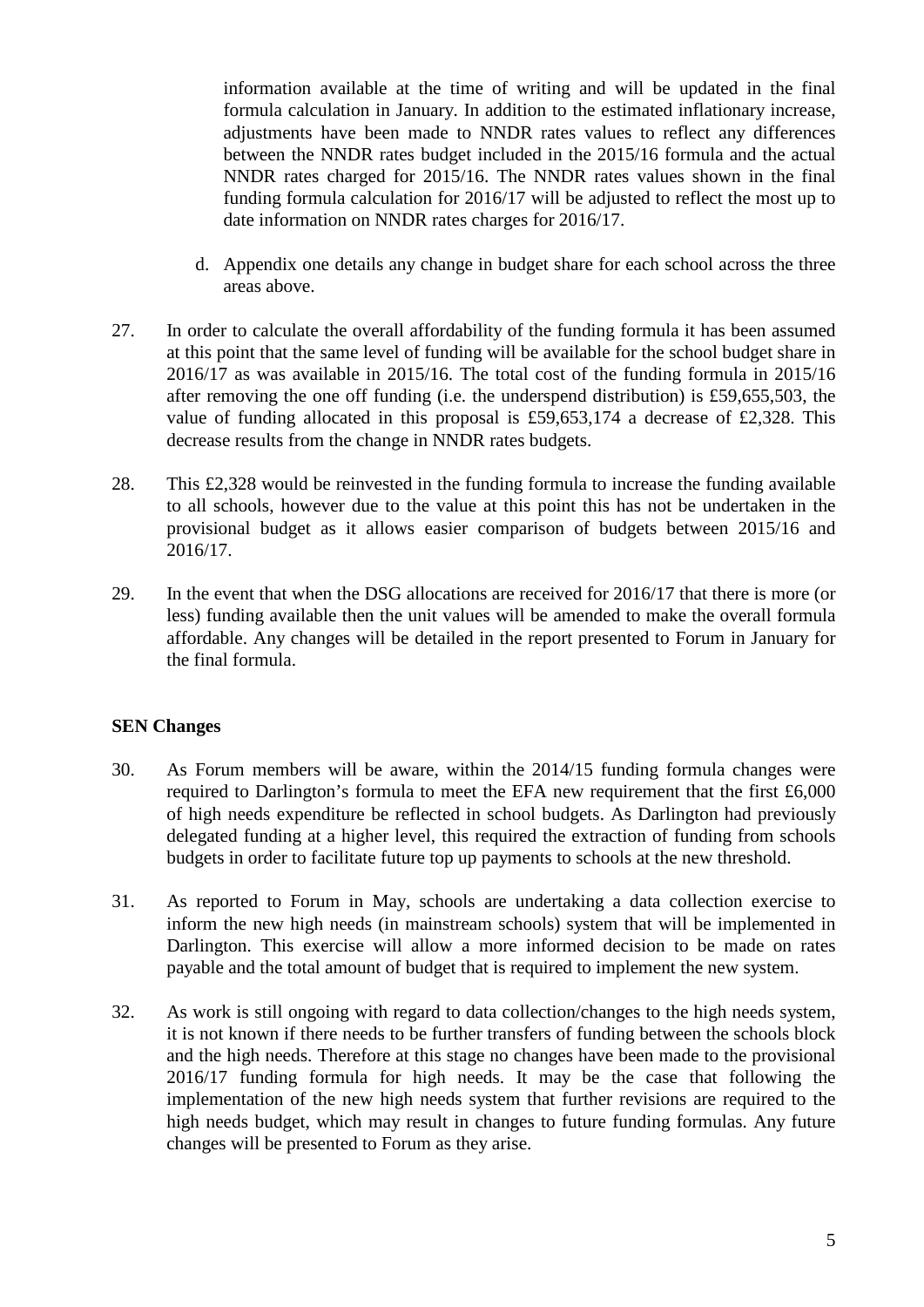# **Top Up Funding within Resource Bases, Special Schools & the Pupil Referral Unit**

33. As Forum will be aware these placements are funded through the place plus system, whereby each commissioned place is funded by a £10,000 place element and an additional top up for each week a place is taken. If there are any proposed changes top up rates these will be presented to Forum for agreement at their January meeting.

# **Early Years Funding**

- 34. As Forum will be aware the early years funding formula needs to be agreed before the start of the next financial year (i.e. the  $31<sup>st</sup>$  March 2016). At this stage as Forum agreed in January 2015 to increase the hourly rates payable to the maximum that was available in the funding envelope, there are no planned changes to the rates in 2016/17 at this stage.
- 35. However as Forum members will be aware that as with the schools formula, the 2015/16 early years rates included an additional element to distribute one off underspend. This was an increase of 16 pence per hour on  $3 \& 4$  year old rates. As this was one off, this element will be removed from the rates. For information at this stage the revised hourly rates from April will be as follows,
	- a. 2 year old funding (all providers) £4.98 per hour
	- b. Early Years Pupil Premium (all providers) £0.53 per hour
	- c. 3 & 4 Year old funding (Schools) £3.52 per hour
	- d. 3 & 4 Year old funding (PVI) £3.62 per hour
- 36. The rate payable for Early Years Pupil Premium is based on the current grant allocation received. If the grant level changes this will be reflected in the rate payable for 2016/17.
- 37. It is not proposed to change the level of the lump sums paid to maintained nursery schools in 2016/17 from the values that were agreed by Forum at their meeting in March 2015.
- 38. It is not proposed to change the level of deprivation supplements in 2016/17 at this stage.
- 39. The final hourly rates for early years provision in 2016/17 will be reviewed once the final DSG settlements are received in December. Forum will be presented with the proposed rates for 2016/17 at their January meeting.

# **Summary**

- 40. In summary it is proposed that the funding formula for 2016/17 will mirror the 2015/16 formula in that the same factors will be used in both years.
- 41. Any distribution of underspend that was made within the schools funding formula for 2015/16 as a one off will be removed from the budget shares.
- 42. At this stage it is proposed that no changes will be made to school budget shares for SEN high needs changes in 2016/17.